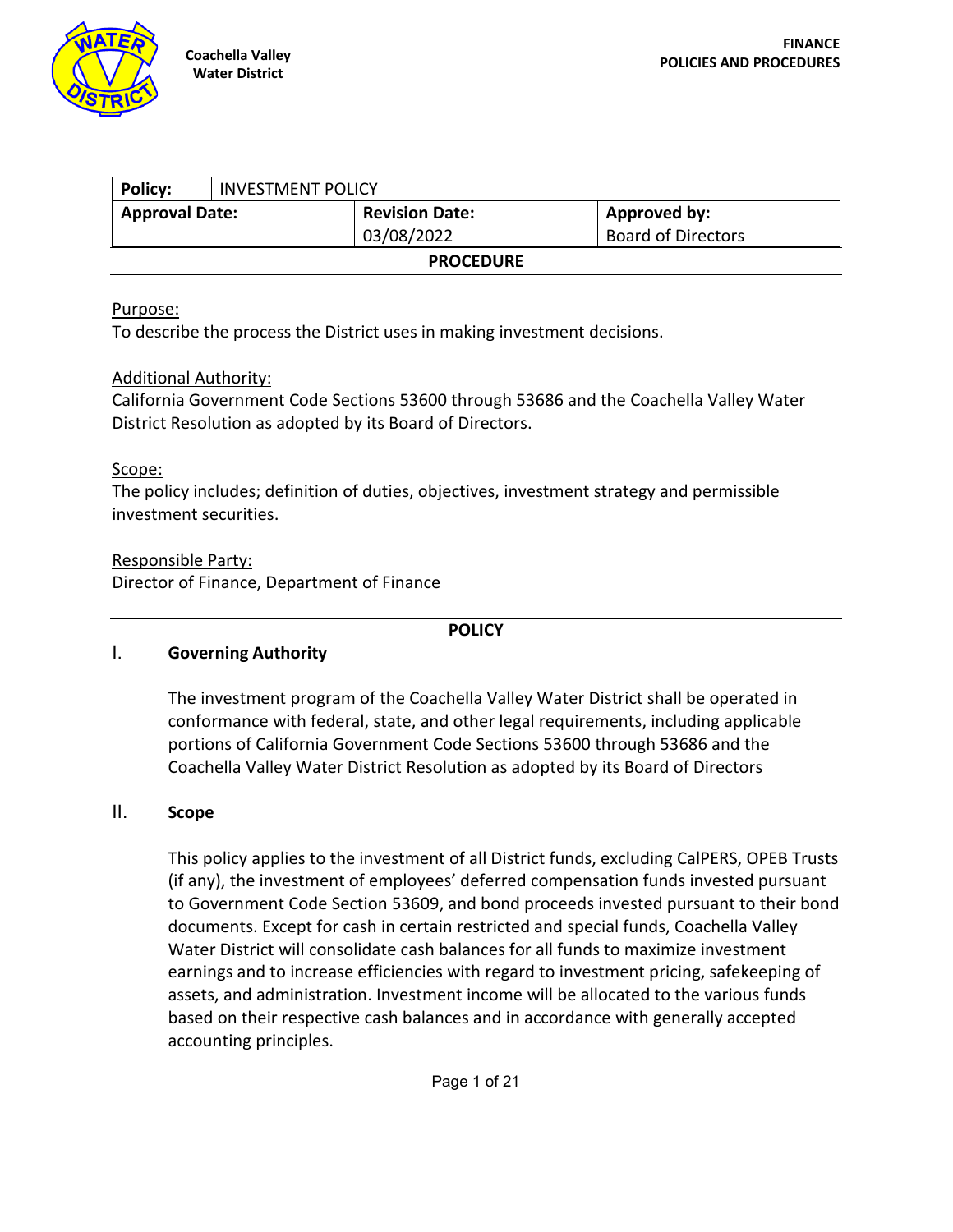### III. **General Objectives**

The primary objectives, in priority order, of investment activities shall be **safety, liquidity, and yield**:

A. Safety

Safety of principal is the foremost objective of the District's investment program. Investments shall be undertaken in a manner that seeks to avoid capital losses from financial institution default, broker-dealer default or the erosion of market value. The objective is to mitigate credit risk and interest rate risk.

1. Credit Risk

Coachella Valley Water District will minimize credit risk, which is the risk of loss due to issuer default by doing the following:

- a) Limiting investments to the types of securities listed in Section VII of this Investment Policy.
- b) Pre-qualifying the financial institutions, broker/dealers, intermediaries, and advisers with which Coachella Valley Water District will do business in accordance with Section V of this policy.
- c) Diversifying the investment portfolio so that the impact of potential losses from any one type of security or from any one individual issuer will be minimized
- 2. Interest Rate Risk

Coachella Valley Water District will minimize interest rate risk, which is the risk that the market value of securities in the portfolio will fall due to changes in market interest rates by structuring the investment portfolio so that securities mature to meet cash requirements for ongoing operations, thereby avoiding the need to sell securities on the open market prior to maturity

B. Liquidity

Liquidity is the second most important objective of the District's investment program. The investment portfolio shall remain sufficiently liquid to meet all operating and capital requirements that may be reasonably anticipated. This is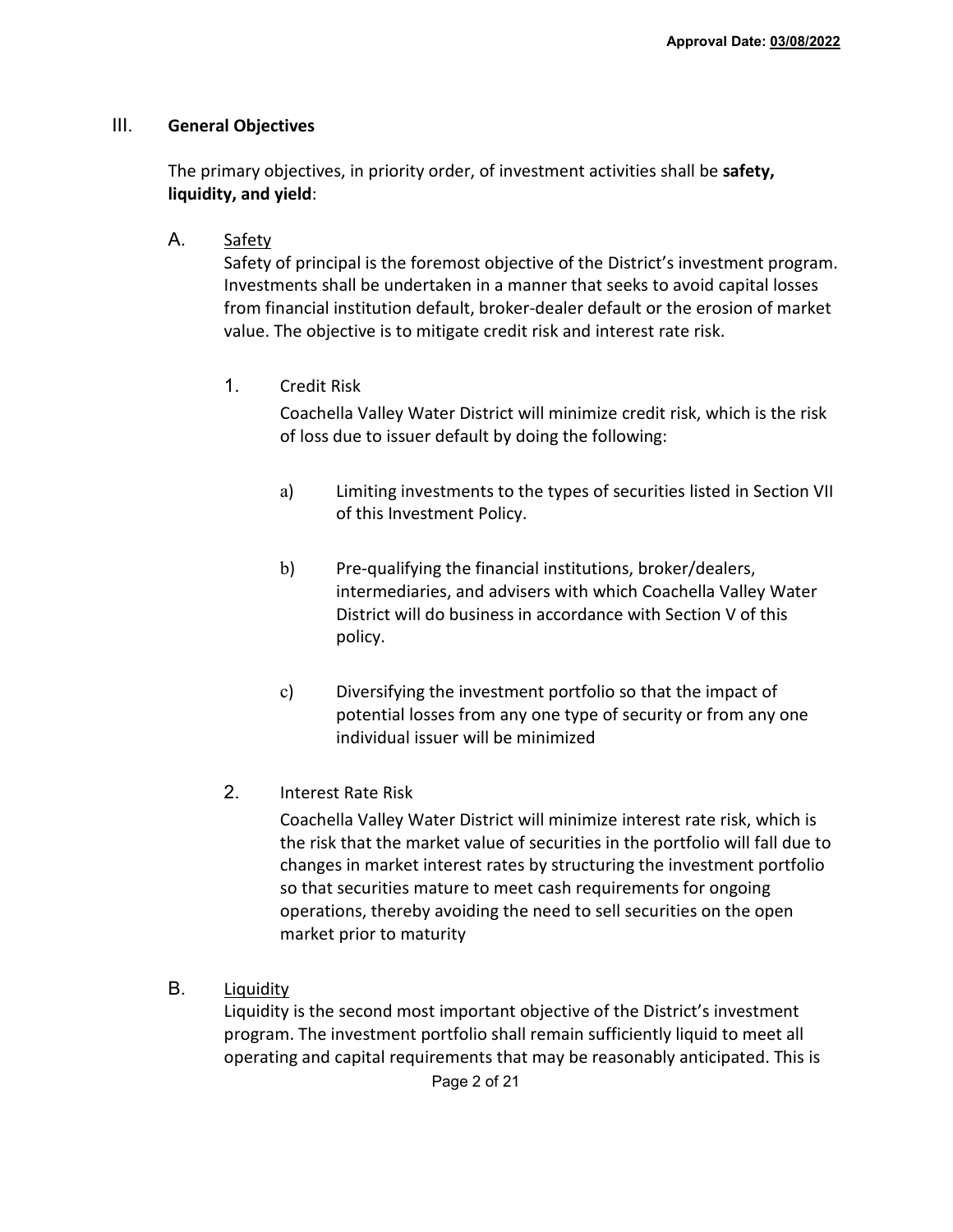accomplished by structuring the portfolio so that securities mature concurrently with cash needs to meet anticipated demands.

C. Yield

Coachella Valley Water District's cash management portfolio shall be designed with the objective of attaining a market rate of return at all times, The market rate of return will be compared against the District's benchmark which is defined as the ICE BofAML 1 to 3 year AAA-A Rated US Corporate and Government Index (ICE BofAML Ticker: B110)

### IV. **Standard of Care**

The District's investment program is a fiduciary responsibility, and shall be conducted using the following standards of care:

A. Prudence

The standard of prudence to be used by District investment officials shall be the "prudent investor standard" as required by California Government Code Section 53600.3. The "prudent investor standard" states that when investing, reinvesting, purchasing, acquiring, exchanging, selling or managing public funds, a trustee shall act with care, skills, prudence, and diligence under the circumstances then prevailing, including, but not limited to, the general economic conditions and the anticipated needs of the agency, that a prudent person would use in the conduct of funds of a like character and with like aims, to safeguard the principal and maintain the liquidity needs of the District.

## B. Ethics and Conflicts of Interest

Officers and employees involved in the investment process shall refrain from personal business activities that could conflict with the proper execution and management of the investment program, or that could impair their ability to make impartial decisions. Employees and investment officials shall disclose any material interests in financial institutions with which they conduct business. They shall further disclose any personal financial/investment positions that could be related to the performance of the investment portfolio. Employees and officers shall refrain from undertaking personal investment transactions with the same individual with whom business is conducted on behalf of the District.

C. Delegation of Authority

California Government Code Section 53607 provides the authority for the legislative body to delegate the full responsibility to the treasurer of the local agency. Investments will be directed under the authority of the Director of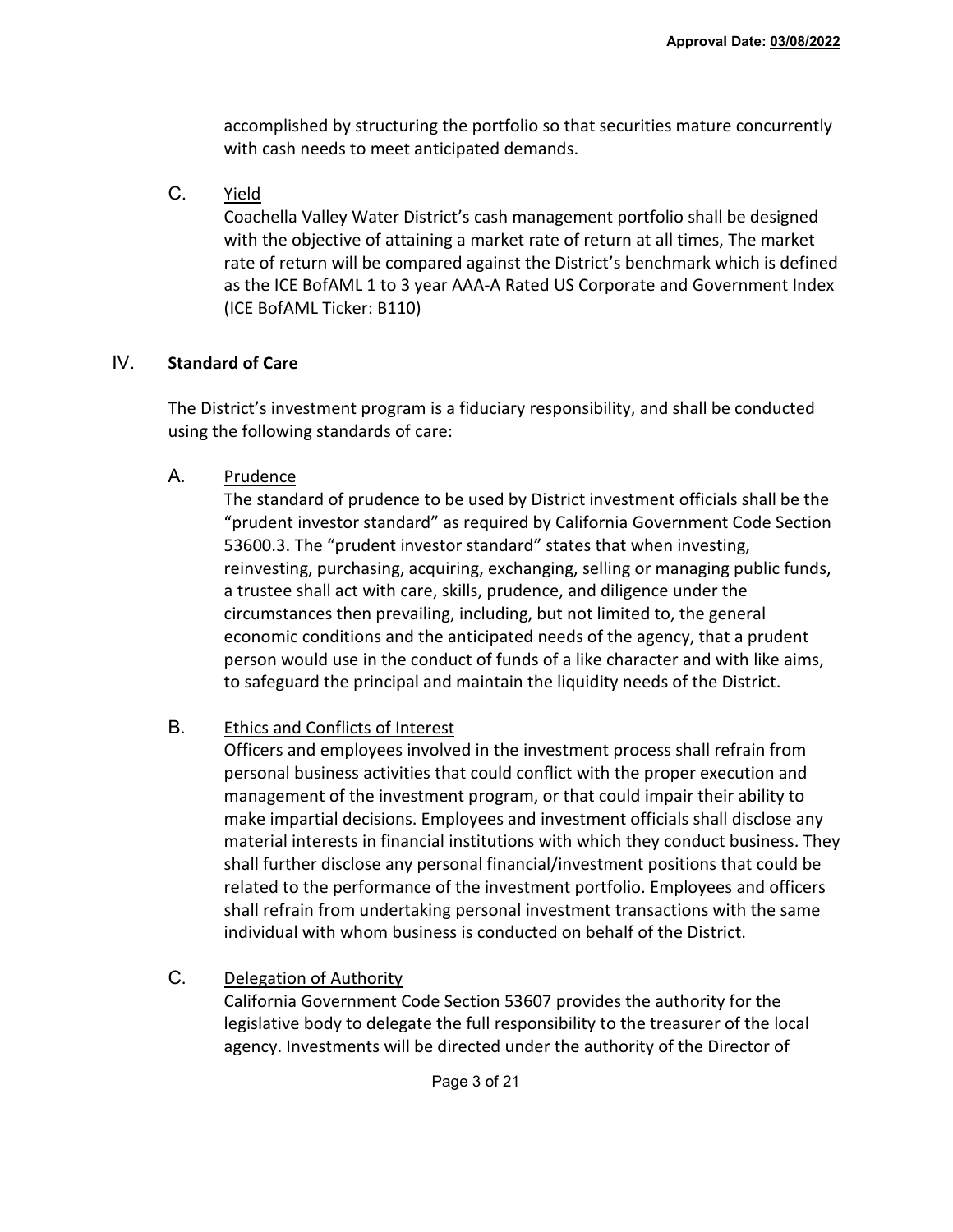Finance of the Coachella Valley Water District. Other authorized staff includes the General Manager, Assistant General Manager, and Controller. These other staff may direct investments in the absence of the Finance Director or at other times as deemed appropriate.

Whenever possible, investment transactions to be entered into during the absence of the Finance Director should be discussed and approved in advance of the Finance Director's absence. This approval should include the staff member who is going to initiate the investment transactions and the staff member who is going to approve them, and the associated disbursement of funds to complete the purchase.

The Board may delegate day-to-day investment decision making and execution authority to an investment advisor. The advisor shall follow the policy and such other written instructions as are provided.

## V. **Authorized Financial Institutions, Depositories and Broker/Dealers**

A. For District Directed Investments

A list will be maintained of financial institutions and depositories authorized to provide investment services. In addition, a list will be maintained of approved security broker/dealers selected by creditworthiness (e.g., a minimum capital requirement of

\$10,000,000 and at least 5 years of operation). These may include Primary Dealers, as designated by the Federal Reserve, or regional dealers that qualify under Securities and Exchange Commission (SEC) Rule 15C3-1 (uniform net capital rule).

All financial institutions and broker/dealers who desire to become qualified for investment transactions must supply the following as appropriate:

- 1. Audited financial statements demonstrating compliance with state and federal capital adequacy guidelines
- 2. Proof of Financial Industry Regulatory Authority (FINRA) certification (not applicable to Certificate of Deposit counterparties)
- 3. Proof of state registration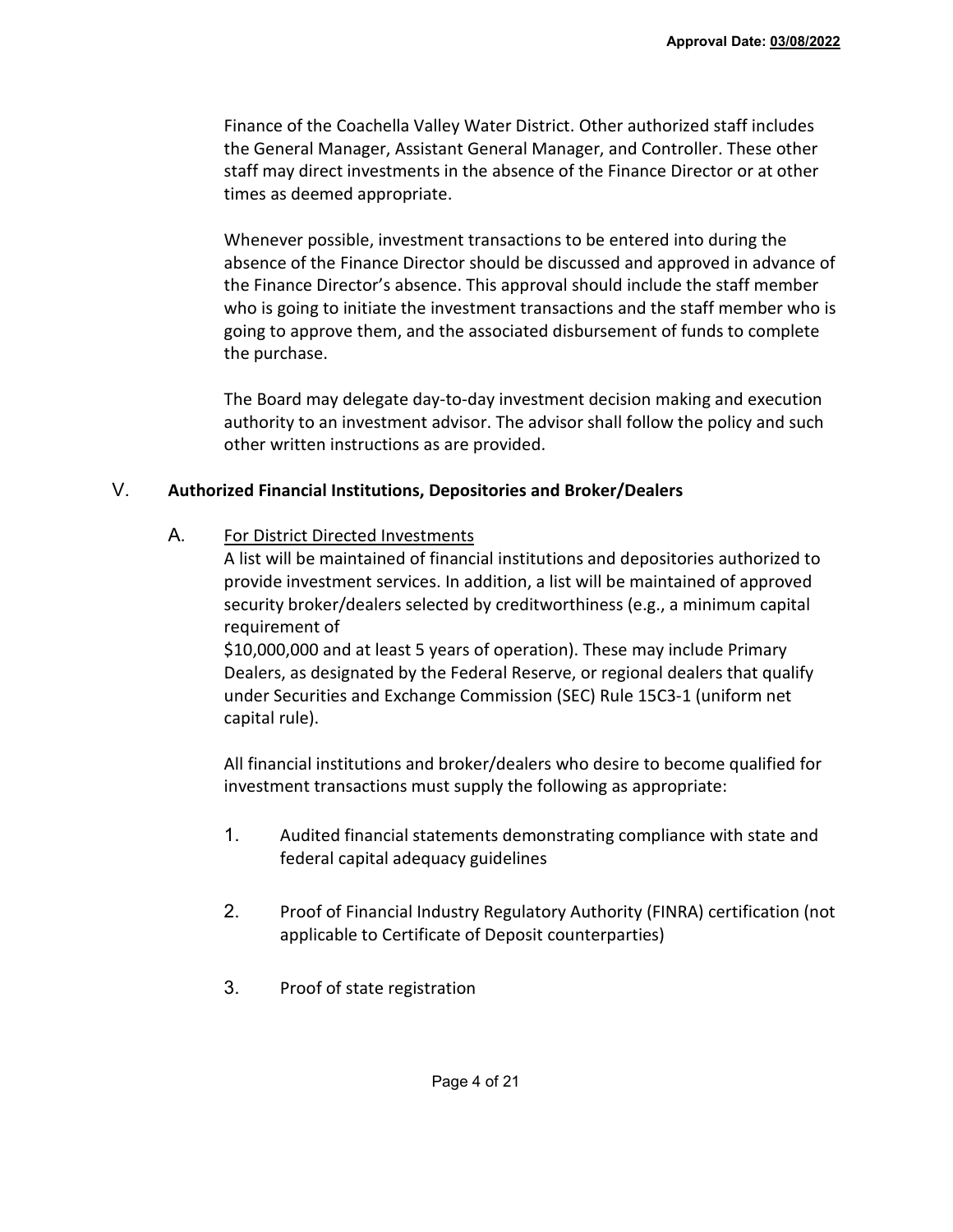- 4. Completed broker/dealer questionnaire (not applicable to Certificate of Deposit issues)
- 5. Certification of having read and understood and agreeing to comply with the District's investment policy

All Time Certificates of Deposit will be purchased directly from the institution receiving the deposit. An annual review of the financial condition and registration of all qualified financial institutions and broker/dealers will be conducted by the Finance Director or Controller. This list will be reported annually to the Board of Directors at the same time that the Board reviews and approves the District's investment policy

B. For Investments Executed by an Investment Advisor

Upon approval of the Board, an investment advisor engaged by the District may use its list of approved issuers and broker/dealers for transactions on behalf of the District. For investments not purchased directly from the issuer, the Advisor will ensure that it has confirmed each broker/dealer's:

- 1. Securities Exchange Commission (SEC) registration as a broker-dealer
- 2. Membership in Financial Industry Regulatory Authority (FINRA)
- 3. FINRA State registration or licensure

## VI. **Safekeeping and Custody**

A. Safekeeping

Securities will be held by an independent third-party custodian selected by the entity as evidenced by safekeeping receipts in Coachella Valley Water District's name. The safekeeping institution shall annually provide a copy of their most recent report on internal controls (Statement of Auditing Standards No. 70).

## B. Internal Controls

The Finance Department is responsible for ensuring compliance with the Policy as well as establishing systems of internal control to prevent losses due to fraud, employee error, misrepresentations by third parties, and imprudent actions by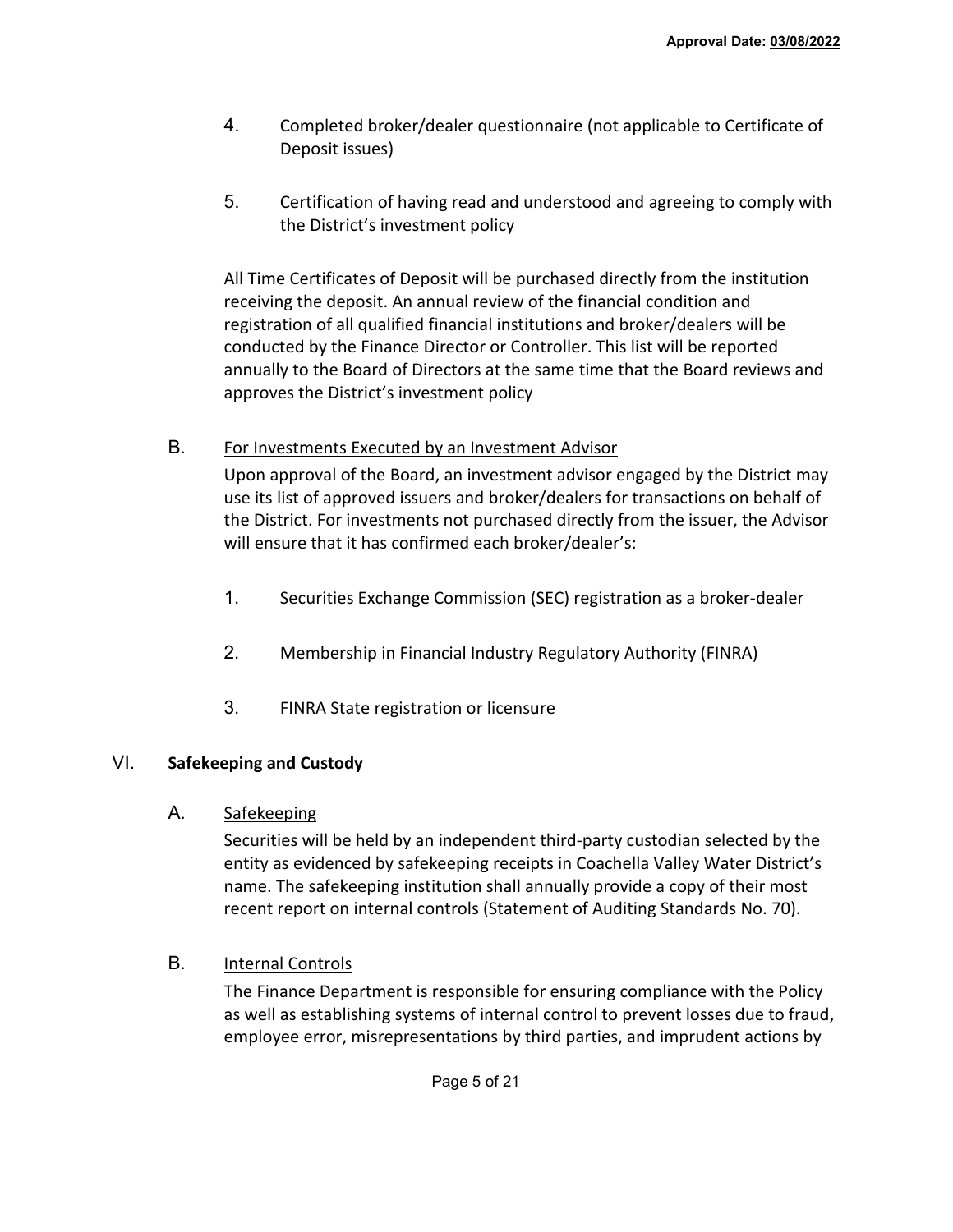staff, etc. The internal control structure shall be designed to provide reasonable assurance that these objectives are met.

Compliance with these internal control procedures will be assured through the District's annual independent audit and reported to the District's General Manager and Board of Directors.

These internal controls include the following:

- 1. The employee who initiates the investment transaction cannot approve the disbursement of funds.
- 2. The record keeping of investment transactions should be performed by staff not involved in the investment process.
- 3. All marketable securities purchased shall be held by a third-party custodian on a Delivery vs. Payment basis. The term "third-party custodian" refers to an institution other than the parties that the District purchases investments from. The arrangement will be formalized by written agreement. The use of a third-party ensures that no funds are released until the securities are delivered. Additionally, by having a third party serve as the custodian, the District will be notified if the security purchased is not delivered on time. "Failed" trades such as this occasionally occur. The District shall take from the third-party custodian institution a receipt for securities so deposited.
- 4. Pursuant to Government Code Section 53608, the District may deposit for safekeeping with a federal or state association, a trust company or a state or national bank located within California or with the Federal Reserve Bank of San Francisco or any branch thereof within California, or with any Federal Reserve bank or with any state or national bank located in any city designated as a reserve city by the Board of Governors of the Federal Reserve System.

The Finance Department shall establish and update, as needed, written investment procedures for the operation of the investment program consistent with this Policy. Procedures will include steps to be taken in preparation for investing, authorized financial institutions, authorized investments, selecting investment maturities and cash flow forecasting, investment safekeeping, wire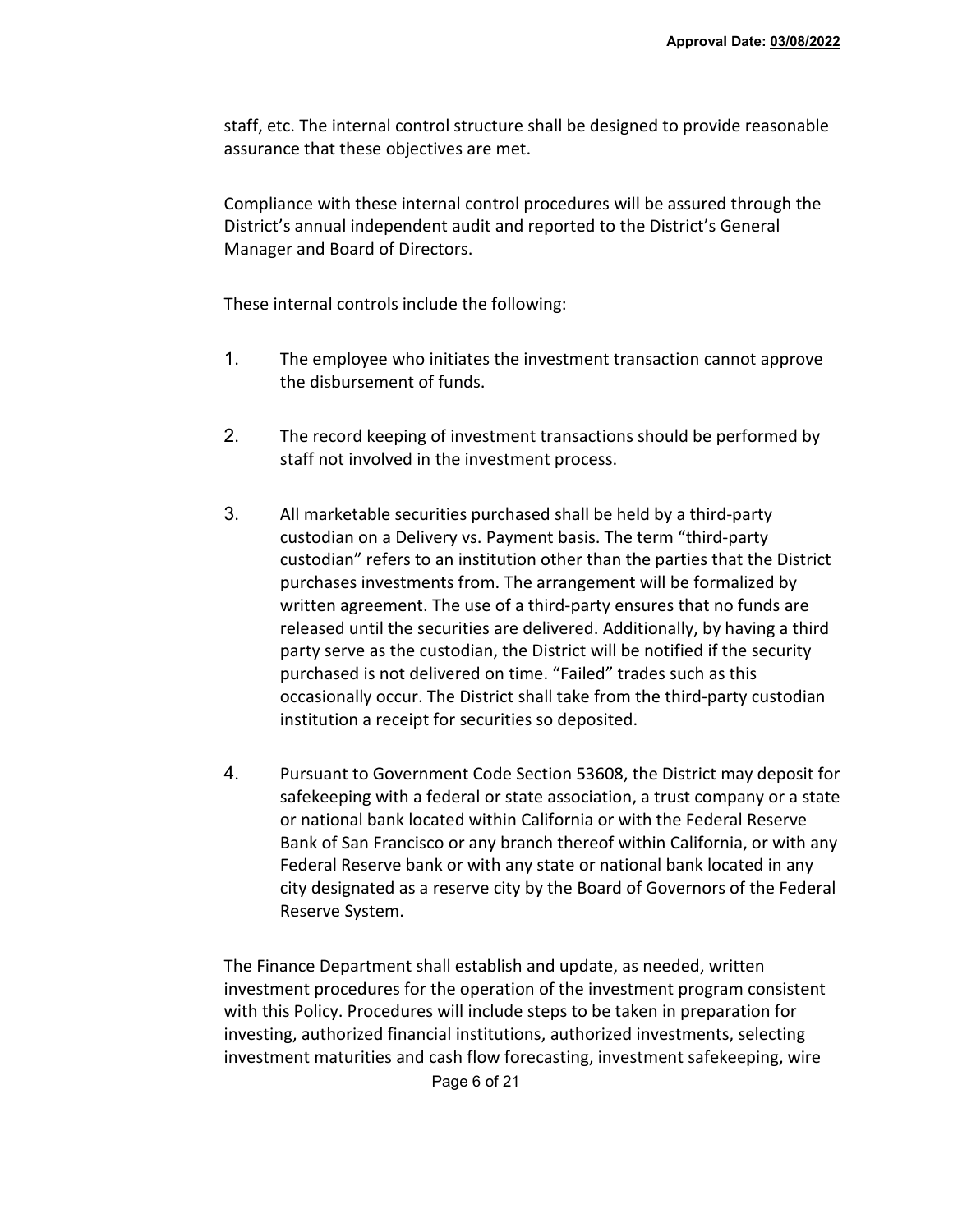transfer procedures, investing in the Riverside County Treasurer's Pooled Investment Fund (TPIF), minimum dollar amounts to be kept in TPIF or other Local Government Investment Pool Shares (LGIPs) for liquidity purposes, banking service contracts, and other business functions associated with maintaining the investment program.

### VII. **Suitable and Authorized Investments**

A. Investment Types

In accordance with Government Code Section 53601, the following investments will be authorized by this Policy:

- 1. U.S. Treasury notes, bonds, bills, or certificates of indebtedness, or those for which the faith and credit of the United States are pledged for the payment of principal and interest.
- 2. Federal agency or United States government-sponsored enterprise obligations or other instruments, including those issued by or fully guaranteed as to principal and interest by federal agencies or United States government-sponsored enterprises.
- 3. Registered state warrants or treasury notes or bonds of this state, including bonds payable solely out of the revenues from a revenueproducing property owned, controlled, or operated by the state or by a department, board, agency, or authority of the state. Obligations eligible for investment under this subdivision must be rated in a rating category of "A" or its equivalent or better by a Nationally Recognized Statistical Rating Organization (NRSRO).
- 4. Registered treasury notes or bonds of any of the other 49 states in addition to California, including bonds payable solely out of the revenues from a revenue- producing property owned, controlled, or operated by a state or by a department, board, agency, or authority of any of the other 49 states, in addition to California. Obligations eligible for investment under this subdivision must be rated in a rating category of "A" or its equivalent or better by a NRSRO.
- 5. Bonds, notes, warrants, or other evidences of indebtedness of a local agency within this state, include bonds payable solely out of the revenues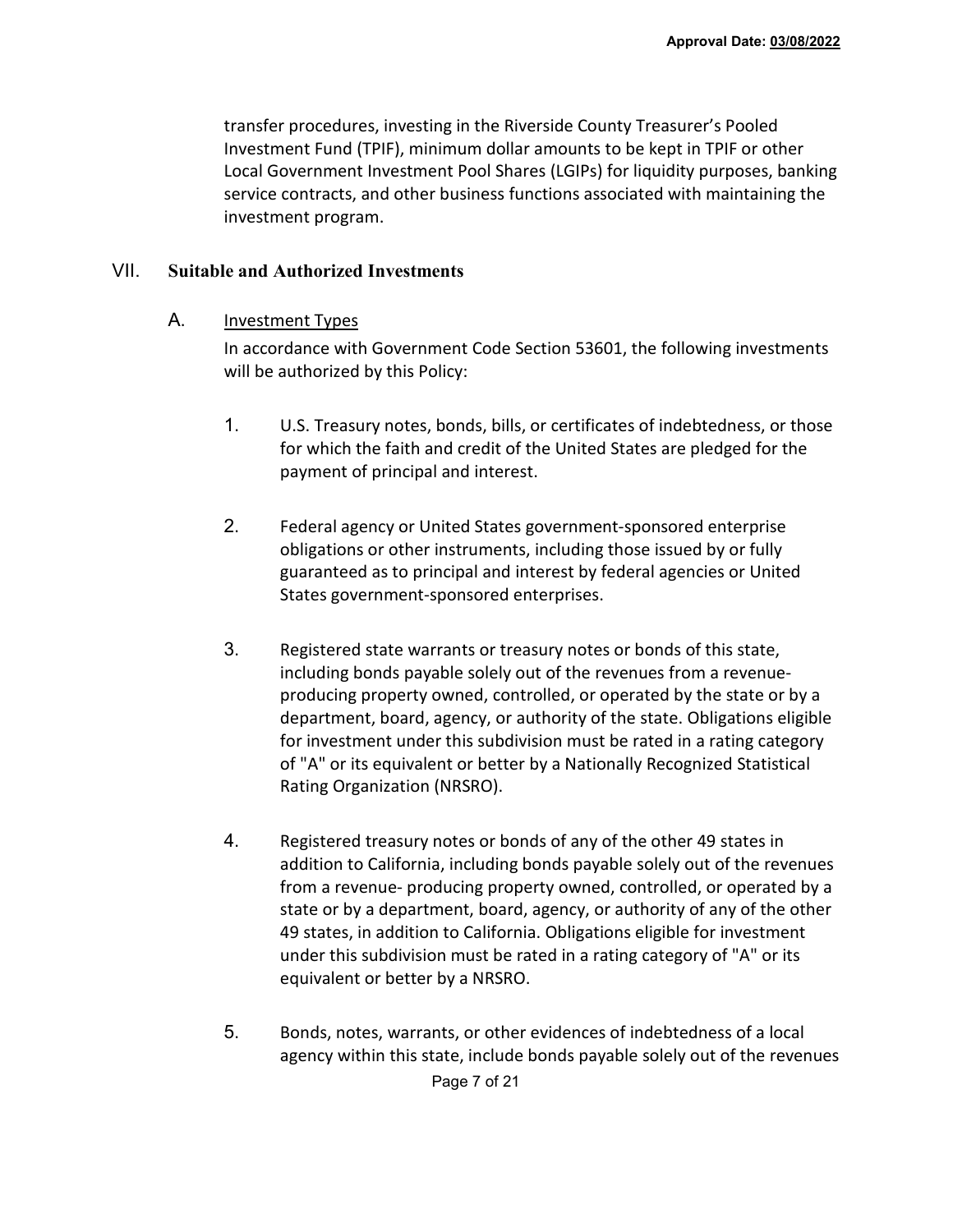from a revenue- producing property owned, controlled, or operated by the local agency, or by a department, board, agency, or authority of the local agency. Obligations eligible for investment under this subdivision must be rated in a rating category of "A" or its equivalent or better by a NRSRO.

- 6. Certificates of deposit and other evidences of deposit issued by a federally or state- chartered bank or savings and loan. These require full collateralization and a contract with the depository for the deposit of public funds, pursuant to Government Code Section 53649. No more than 30% of the District's investment portfolio may be invested in the certificates of deposit of any one commercial bank, at any one time. Certificates of Deposit will be purchased directly from the institution receiving the deposit.
- 7. Negotiable certificates of deposit issued by a nationally or statechartered bank, a savings association or a federal association (as defined by Section 5102 of the Financial Code), a state or federal credit union, or by a federally- or state-licensed branch of a foreign bank. Purchases above amounts insured by the FDIC are limited to securities rated in a rating category of "A" (long-term) or "A-1" (short-term) or their equivalents or better by a NRSRO. No more than 30% of the District's investment portfolio may be invested in negotiable certificates of deposit.
- 8. Bankers' acceptances that are drawn on and accepted by a commercial bank. Eligible bankers' acceptances shall have the highest ranking or the highest letter and number rating as provided for by a nationally recognized statistical-rating organization and a maximum maturity of 180 days. No more than 40% of the District's investment portfolio may be invested in bankers' acceptances.
- 9. Commercial paper of "prime" quality of the highest ranking or of the highest letter and number rating as provided for by a nationally recognized statistical rating organization. The entity that issues the commercial paper shall meet all of the following conditions in either paragraph a, or paragraph b:
	- a) The entity meets the following criteria: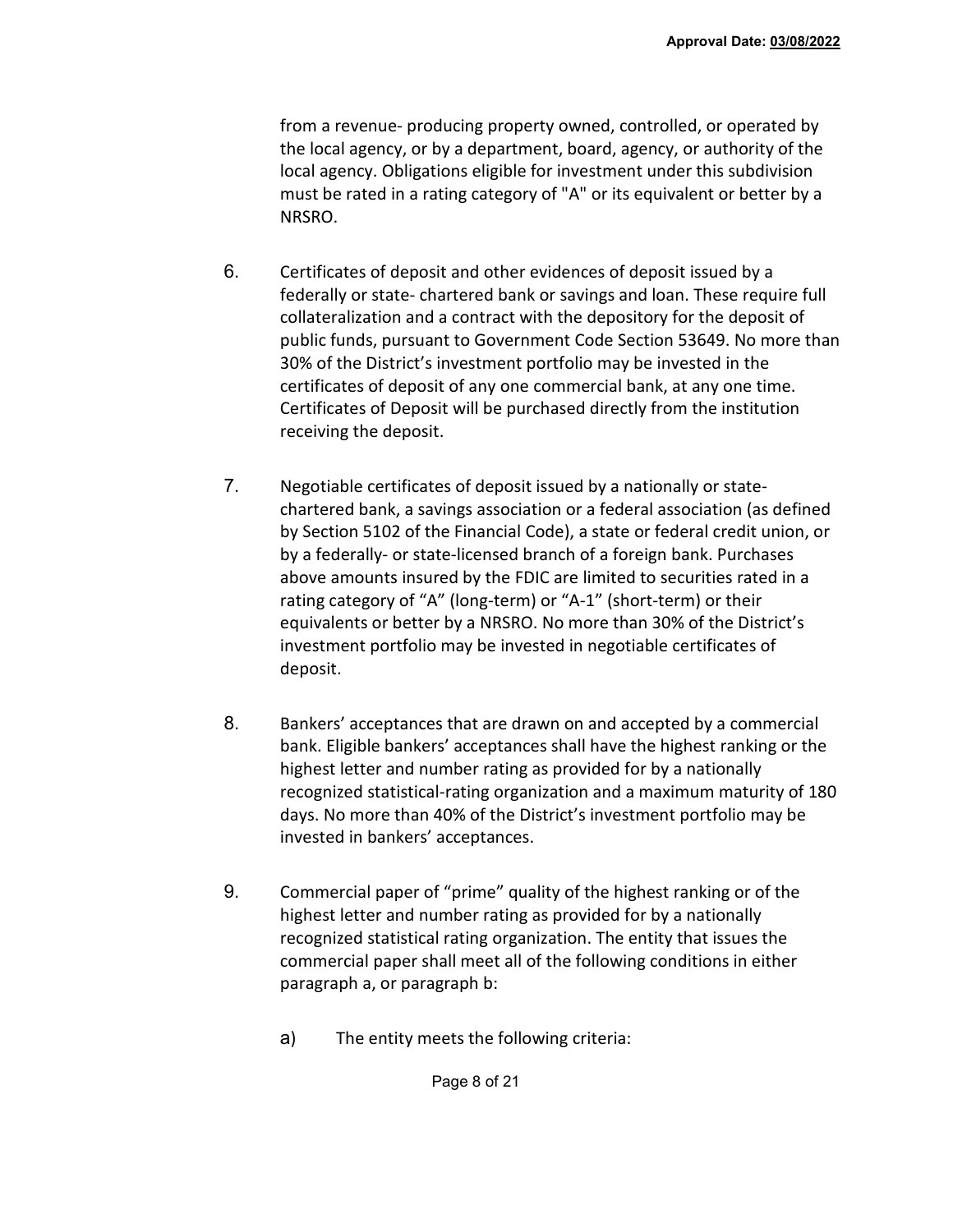- 1) Is organized and operating in the United States as a general corporation.
- 2) Has total assets in excess of five hundred million dollars (\$500,000,000).
- b) Has debt other than commercial paper, if any, that is rated in a rating category of "A" its equivalent, or better by a NRSRO. The entity meets the following criteria:
	- 1) Is organized within the United States as a special purpose corporation, trust, or limited liability company.
	- 2) Has program wide credit enhancements including, but not limited to, over collateralization, letters of credit, or surety bond.
	- 3) Has commercial paper that is rated "A-1" or higher by a NRSRO.

No more than 25% of the District's investment portfolio may be invested in commercial paper. Eligible commercial paper shall have a maximum maturity of 270 days. Investments may not represent more than 10% of the outstanding commercial paper of any single corporate issue.

- 10. Medium-term corporate notes, defined as all corporate and depository institution debt securities with a maximum remaining maturity of 5 years or less, issued by corporations organized and operating within the United States or by depository institutions licensed by the United States or any state and operating within the United States. Medium-term corporate notes shall be rated in a rating category of "A" or its equivalent or better by a NRSRO. No more than 30% of the District's investment portfolio may be invested in medium-term notes.
- 11. Riverside County Treasurer's Pooled Investment Fund (TPIF).
- 12. Funds may be invested in the District's own bonds.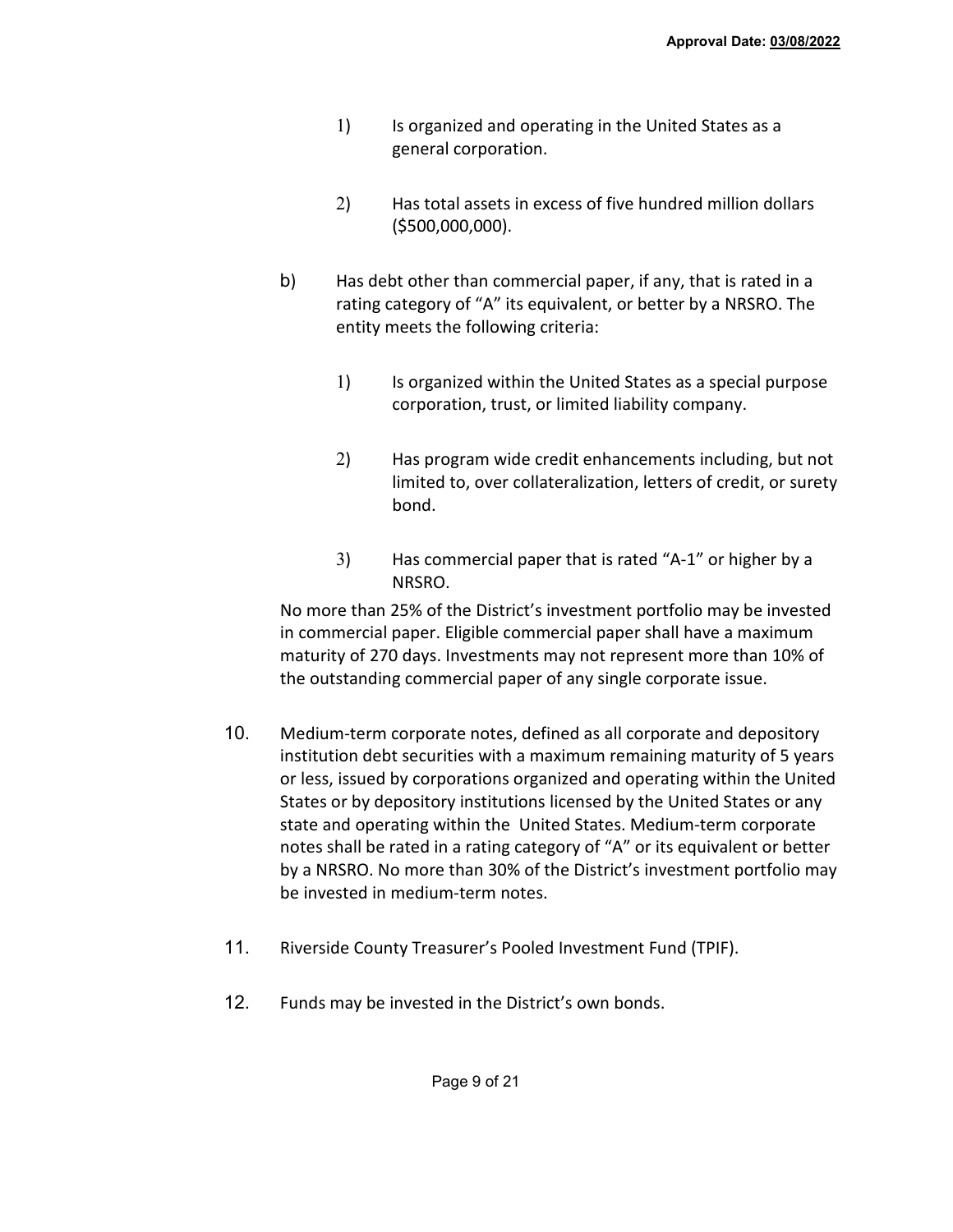- 13. Money Market Funds. Shares of beneficial interest issued by diversified management companies that are money market funds registered with the Securities and Exchange Commission under the Investment Company Act of 1940 (15 U.S.C. Sec. 80a-1, et seq.). To be eligible for investment pursuant to this subdivision these companies shall either: attain the highest ranking letter or numerical rating provided by not less than two of the three largest nationally recognized statistical-rating organization, or have an investment advisor registered or exempt from registration with the Securities and Exchange Commission with not less than 5 years' experience managing money market mutual funds and with assets under management in excess of \$500,000,000. The purchase price of shares shall not exceed 20% of the investment portfolio of the District.
- 14. Local Government Investment Pools (LGIPs). Shares of beneficial interest issued by a joint powers authority organized pursuant to Section 6509.7 that invests in the securities and obligations authorized in Government Code. The District will limit investments to LGIPs that seek to maintain a stable net asset value and have a rating of AAA or the equivalent by an NRSRO.
- 15. Supranational which are United States dollar denominated senior unsecured unsubordinated obligations issued or unconditionally guaranteed by the International Bank for Reconstruction and Development (IBRD), International Finance Corporation (IFC), or Inter-American Development Bank (IADB), with a maximum remaining maturity of five years or less, and eligible for purchase and sale within the United States. Investments under this subdivision shall be rated in a rating category of "AA", its equivalent, or better by at least one NRSRO. Purchases of supranational shall not exceed 30% of the investment portfolio of the District.
- 16. Asset-Backed Securities (ABS) including mortgage pass-through securities, collateralized mortgage obligations, mortgage-backed or other paythrough bonds, equipment lease-backed certificates, consumer receivable pass-through certificates, or consumer receivable-backed bonds from issuers not defined in sections "a" and "b" of the Authorized Investments section of this policy with a maximum maturity not to exceed five years' maturity. Securities eligible for investment under this subdivision shall be rated in a rating category of "AA" or its equivalent or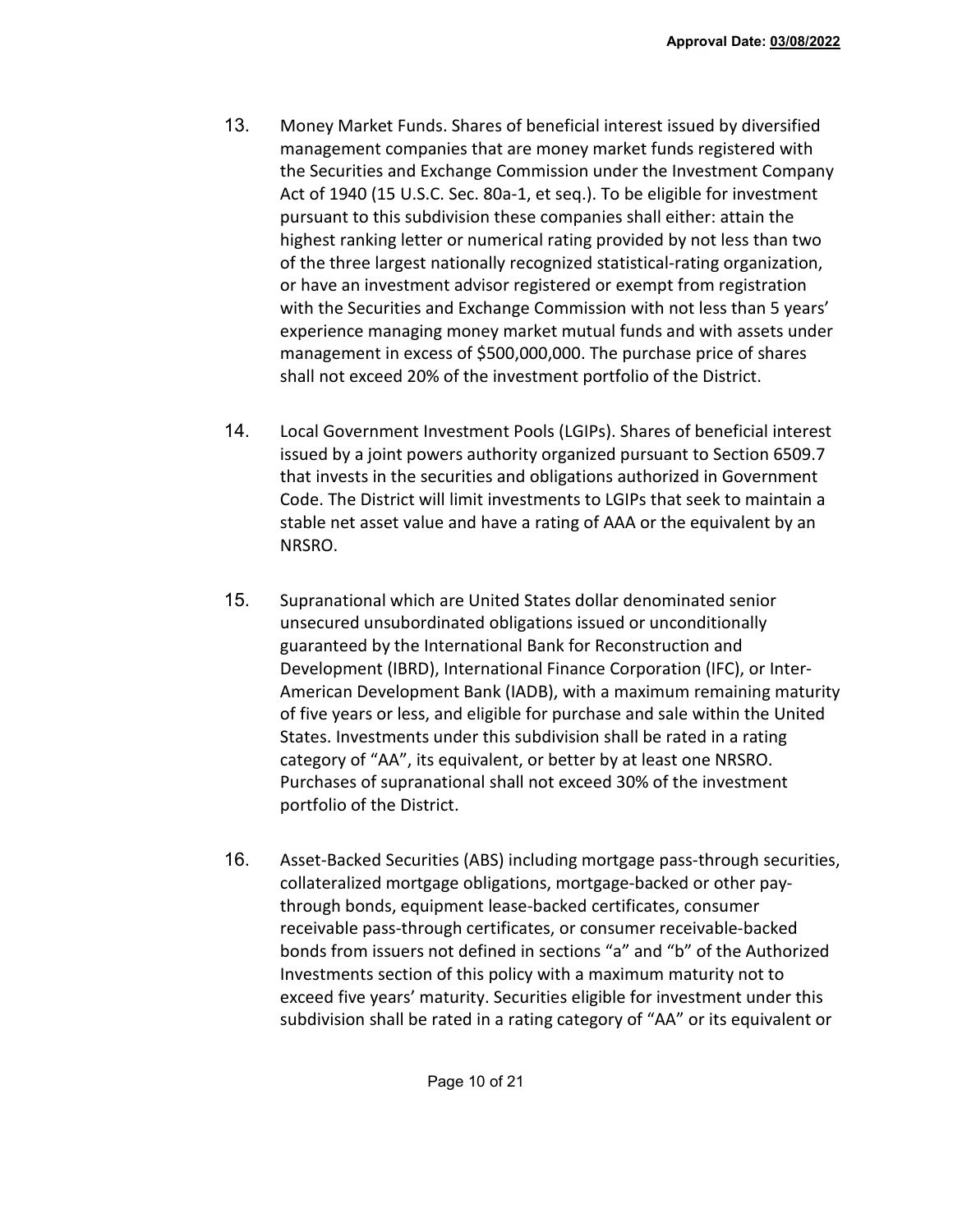better by at least one NRSRO. Purchase of securities authorized by this subdivision may not exceed 20% of the District's total portfolio.

Credit criteria and maximum percentages apply at the time a security is purchased. If an investment's credit rating falls below the minimum rating required at the time of purchase, the District's investment advisor will take appropriate action regarding the disposition of the investment and will notify the Director of Finance and General Manager.

B. Collateralization

Collateralization of District investments will be directed pursuant to Government Code Section 53652. Full collateralization will be required on all demand deposit accounts, including checking accounts and non-negotiable certificates of deposit (including FDIC insurance). It will be the District's policy to regularly verify that all active deposits (checking accounts) and inactive deposits (certificates of deposit) are properly collateralized.

## VIII. **Suitable and Authorized Investments**

- A. Diversification
	- 1. The District's investment program shall be diversified by:
		- a) Limiting investments to avoid overconcentration in securities from a specific issuer or business sector (excluding U.S. Treasury and Federal Agency securities)
		- b) Limiting investment in securities that have higher credit risks
		- c) Investing in securities with varying maturities
		- d) Investing a portion of the portfolio in readily available funds such as Riverside County Treasurer's Pooled Investment Fund (TPIF), LGIPs or AAA rated money market funds to ensure that appropriate liquidity is maintained in order to meet ongoing obligations
	- 2. The following diversification limitations shall be imposed on the portfolio: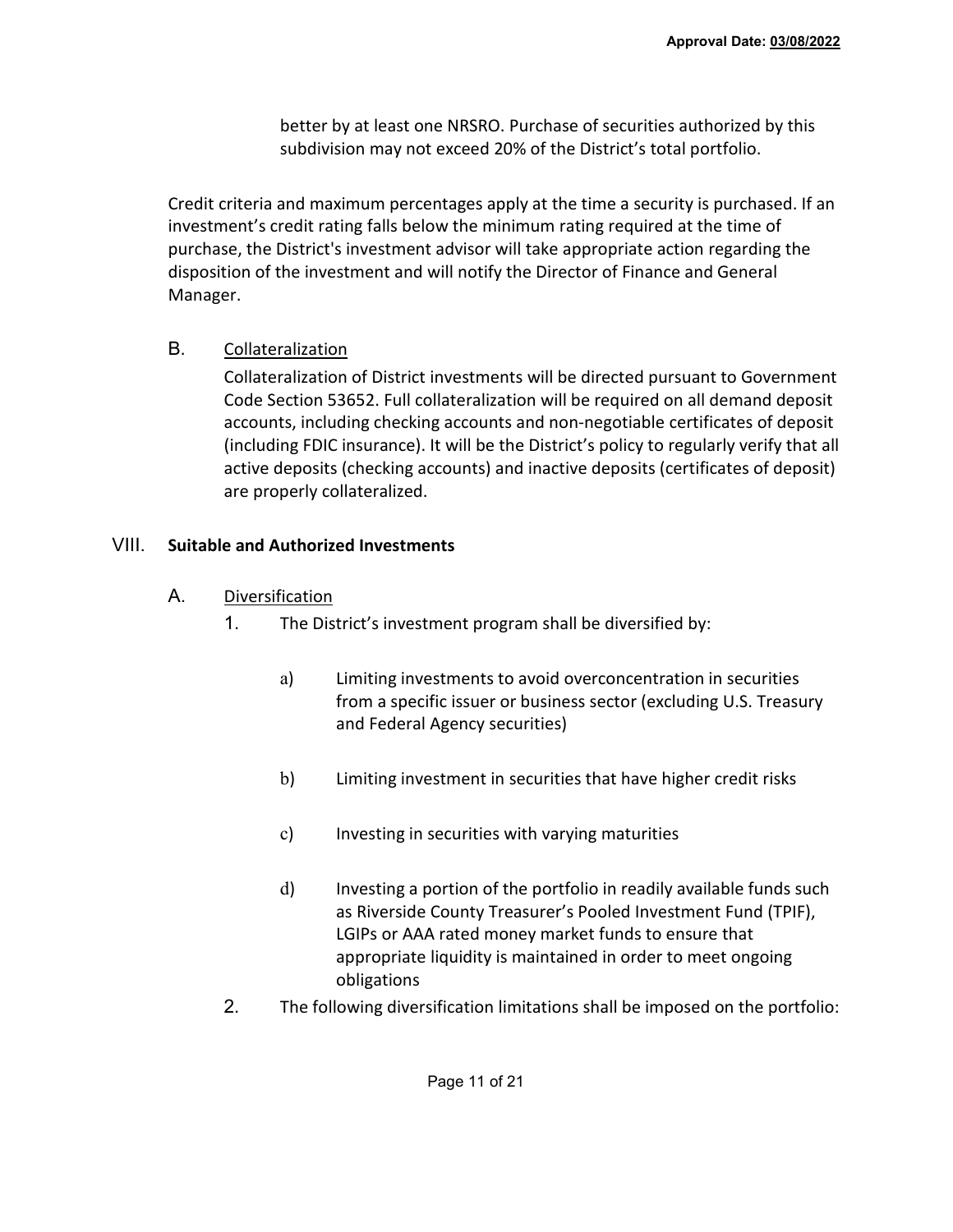- a) Non-government investments, other than TPIF, **LGIPs**, or eligible money market funds, will be restricted to no more than 5% of the District's portfolio in any one institution at any one time regardless of security type.
- b) Maturity: The maximum maturity of any single investment in the portfolio shall be limited to 5 years unless the Board determines that there is a specific purpose to make an investment with a maturity longer than 5 years and provides approval no less than three months prior to the investment. Investment maturities shall take into consideration the anticipated cash flow needs of the District.
- c) Liquidity risk: A portion of the portfolio will be continuously invested in readily available funds such as TPIF, LGIPs, or money market funds to ensure that appropriate liquidity is maintained to meet the District's ongoing obligations.
- d) Whenever practical, investments with a minimum par value of \$1 million will be made, in order to efficiently and effectively manage the District's portfolio.

To the extent possible, Coachella Valley Water District shall attempt to match its investments with anticipated cash flow requirements.

# B. Competitive Bids

At least three competitive bids/offers shall be obtained and recorded on all investment transactions conducted for securities in the secondary market. The bids/offers shall be retained with other related investment documentation.

# IX. **Reporting**

The Director of Finance shall prepare a monthly investment report within 30 days following the end of the month. This report will include a management summary that provides an analysis of the status of the current investment portfolio and the individual transactions executed over the last month. This management summary will be prepared in a manner which will allow the District to ascertain whether investment activities during the reporting period have conformed to the investment policy. The report will be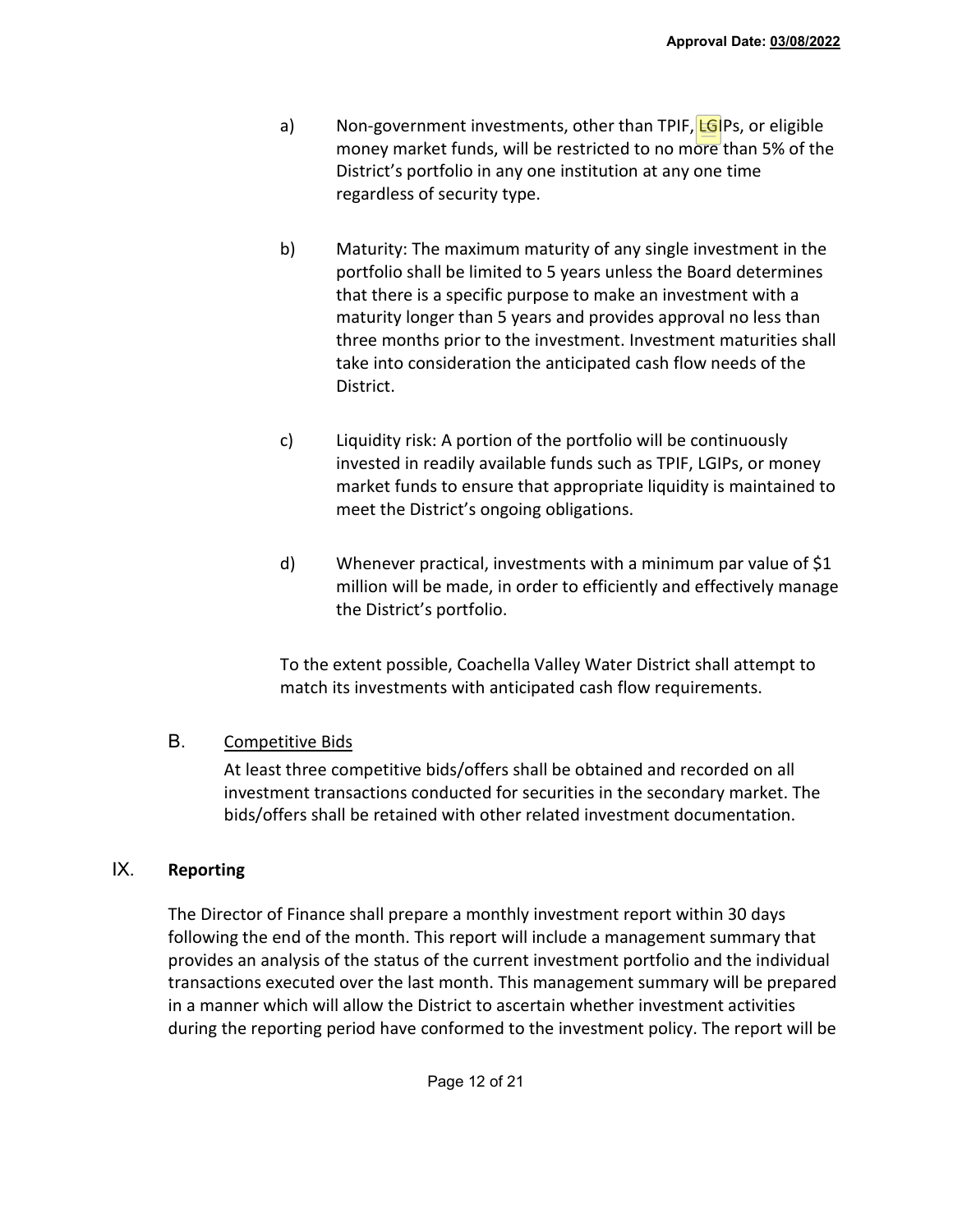provided in the General Manager's monthly report. The report will include the following:

- A. List of all investments held at end of month, including the name of the institution, type of investment, issuer, effective interest rate, maturity date, cost, par value, and current market value for each investment, and for the portfolio as a whole.
- B. Investment transactions
- C. The weighted average yield to maturity of the portfolio as of the end of the month.
- D. Certification from the Director of Finance that the portfolio is in compliance with the Policy and that sufficient liquidity is available to meet the District's expenditure requirements within the next six months.

# X. **Policy Considerations**

The investment policy shall be reviewed and adopted by the District Board of Directors annually. The General Manager may approve necessary revisions that may arise during the year, which will be later reported to the Board of Directors.

# XI. **Suitable and Authorized Investments**

The table below summarizes the suitable and authorized investments. The table is meant for summary purposes only. All investments are to be evaluated for inclusion into the investment portfolio using all elements contained in the investment policy. In the event of a discrepancy the Director of Finance will review the policy and make the determination of a security's eligibility and document the conclusion.

| <b>SUMMARY OF AUTHORIZED INVESTMENTS</b> |                                 |                                                  |                                  |                                   |  |  |  |  |
|------------------------------------------|---------------------------------|--------------------------------------------------|----------------------------------|-----------------------------------|--|--|--|--|
| <b>Type of Security</b>                  | % Limit<br>Per<br><b>Issuer</b> | % Limit Per<br><b>Type of</b><br><b>Security</b> | <b>Minimum</b><br><b>Quality</b> | <b>Maximum</b><br><b>Maturity</b> |  |  |  |  |
| U.S. Treasuries                          | n/a                             | 100%                                             | n/a                              | 5 years                           |  |  |  |  |
| <b>Federal Agencies</b>                  | n/a                             | 100%                                             | n/a                              | 5 years                           |  |  |  |  |
| <b>Municipal Bonds</b>                   | $5\%$                           | 100%                                             | A                                | 5 years                           |  |  |  |  |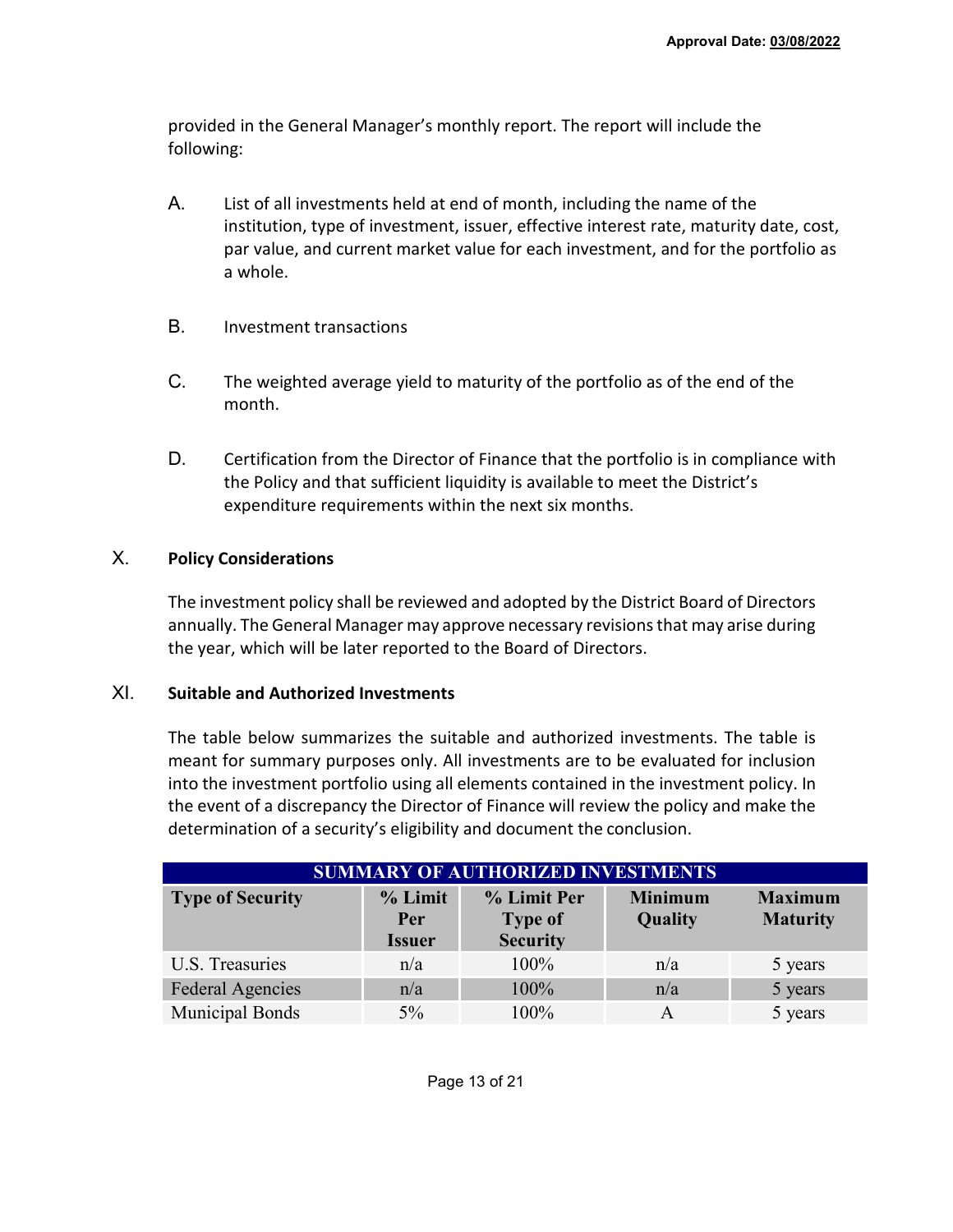| Non-Negotiable<br>Certificates of Deposits                                                                                                                                                                             | $5\%$                                                               | 30%                                    | Must be<br>collateralized<br>pursuant to<br>Government<br>Code Section<br>53649  | 5 years    |  |  |
|------------------------------------------------------------------------------------------------------------------------------------------------------------------------------------------------------------------------|---------------------------------------------------------------------|----------------------------------------|----------------------------------------------------------------------------------|------------|--|--|
| Negotiable Certificates<br>of Deposits                                                                                                                                                                                 | $5\%$                                                               | 30%                                    | A1/P1 <sup>1</sup>                                                               | 5 years    |  |  |
| <b>Bankers' Acceptances</b>                                                                                                                                                                                            | $5\%$                                                               | 40%                                    | A1/P1 <sup>2</sup>                                                               | 180 days   |  |  |
| <b>Commercial Paper</b>                                                                                                                                                                                                | 5%                                                                  | 25%                                    | A1/P1 <sup>2</sup><br>If available,<br>long-term<br>debt rating<br>"A" or better | $270$ days |  |  |
| Corporate Medium<br><b>Term Notes</b>                                                                                                                                                                                  | $5\%$                                                               | 30%                                    | $\mathbf{A}$                                                                     | 5 years    |  |  |
| Riverside County<br>Treasurer's Pooled<br>Investment Fund (TPIF)                                                                                                                                                       | n/a                                                                 | n/a                                    | n/a                                                                              | n/a        |  |  |
| <b>Money Market Mutual</b><br>Funds (Shares of<br>beneficial interest in<br>money market funds)                                                                                                                        | n/a                                                                 | 20%                                    | $AAA^3$                                                                          | n/a        |  |  |
| <b>Local Government</b><br><b>Investment Pools</b><br>(LGIPs)                                                                                                                                                          | n/a                                                                 | n/a                                    | $AAA^2$                                                                          | n/a        |  |  |
| <b>Supranational Securities</b>                                                                                                                                                                                        | Issuers are<br>limited to<br>IADB,<br><b>IBRD</b> and<br><b>IFC</b> | 30%                                    | $AA^2$                                                                           | 5 Years    |  |  |
| <b>Asset Backed Securities</b><br>(ABS), Collateralized<br>Mortgage Obligations<br>(CMOs) and Mortgage-<br><b>Backed Securities</b><br>(MBS)                                                                           | $5\%$                                                               | 20% combined<br>CMOs, MBS'<br>and ABS' | $AA^2$                                                                           | 5 years    |  |  |
| <sup>1</sup> Requires a credit rating from one NRSROs for amounts greater than the FDIC insured limit<br><sup>2</sup> Requires a credit rating from one NRSRO<br><sup>3</sup> Requires a credit rating from two NRSROs |                                                                     |                                        |                                                                                  |            |  |  |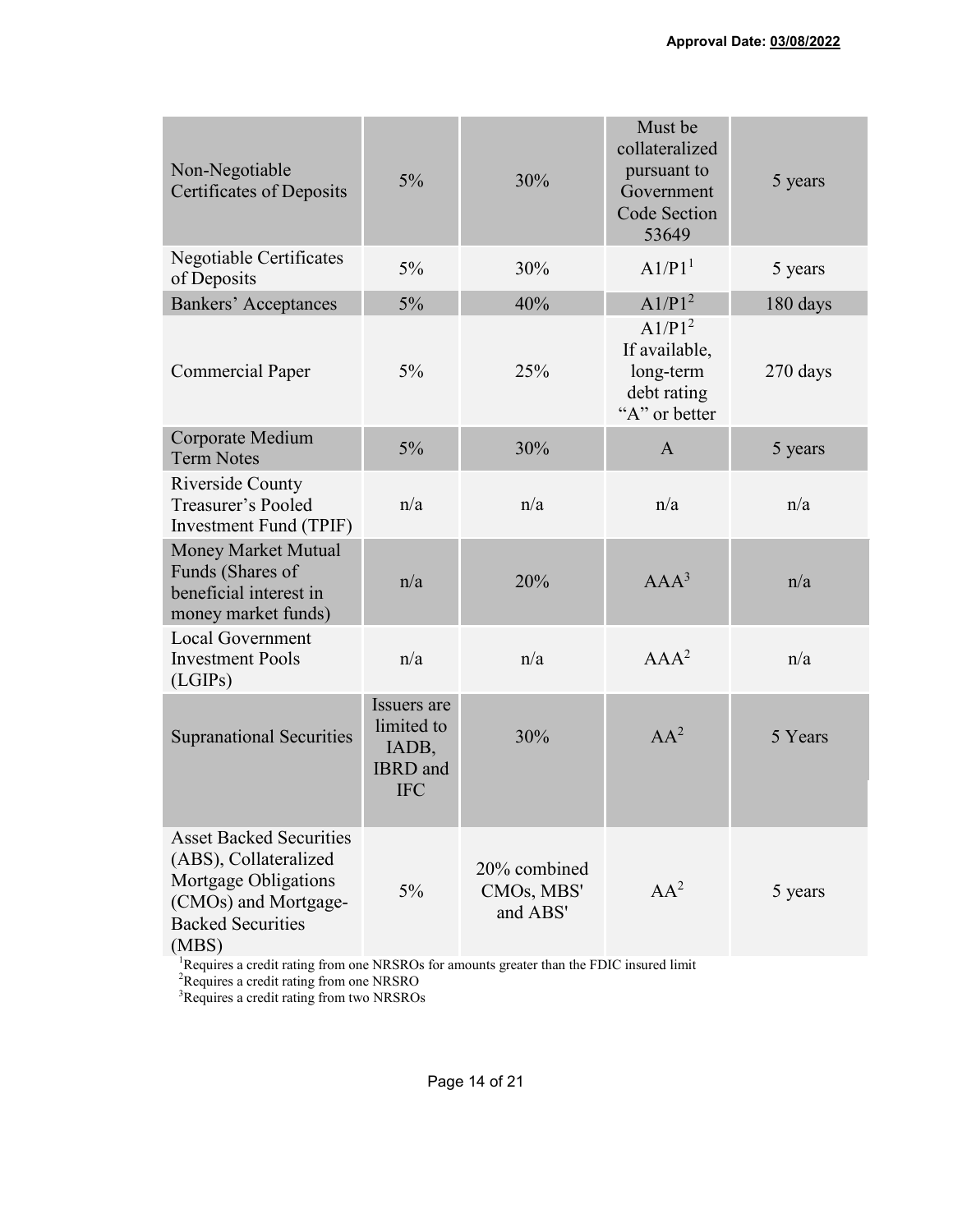## XII. **Glossary of Investment Terms**

**AGENCIES.** Shorthand market terminology for any obligation issued by a government- sponsored entity (GSE), or a federally related institution. Most obligations of GSEs are not guaranteed by the full faith and credit of the US government. Examples are:

**FFCB.** The Federal Farm Credit Bank System provides credit and liquidity in the agricultural industry. FFCB issues discount notes and bonds.

**FHLB.** The Federal Home Loan Bank provides credit and liquidity in the housing market. FHLB issues discount notes and bonds.

**FHLMC**. Like FHLB, the Federal Home Loan Mortgage Corporation provides credit and liquidity in the housing market. FHLMC, also called "FreddieMac" issues discount notes, bonds and mortgage pass-through securities.

**FNMA.** Like FHLB and FreddieMac, the Federal National Mortgage Association was established to provide credit and liquidity in the housing market. FNMA, also known as "FannieMae," issues discount notes, bonds and mortgage passthrough securities.

**GNMA.** The Government National Mortgage Association, known as "GinnieMae," issues mortgage pass-through securities, which are guaranteed by the full faith and credit of the US Government.

**PEFCO.** The Private Export Funding Corporation assists exporters. Obligations of PEFCO are not guaranteed by the full faith and credit of the US government.

**TVA.** The Tennessee Valley Authority provides flood control and power and promotes development in portions of the Tennessee, Ohio, and Mississippi River valleys. TVA currently issues discount notes and bonds.

**ASSET BACKED SECURITIES**. Securities supported by pools of installment loans or leases or by pools of revolving lines of credit.

**AVERAGE LIFE.** In mortgage-related investments, including CMOs, the average time to expected receipt of principal payments, weighted by the amount of principal expected.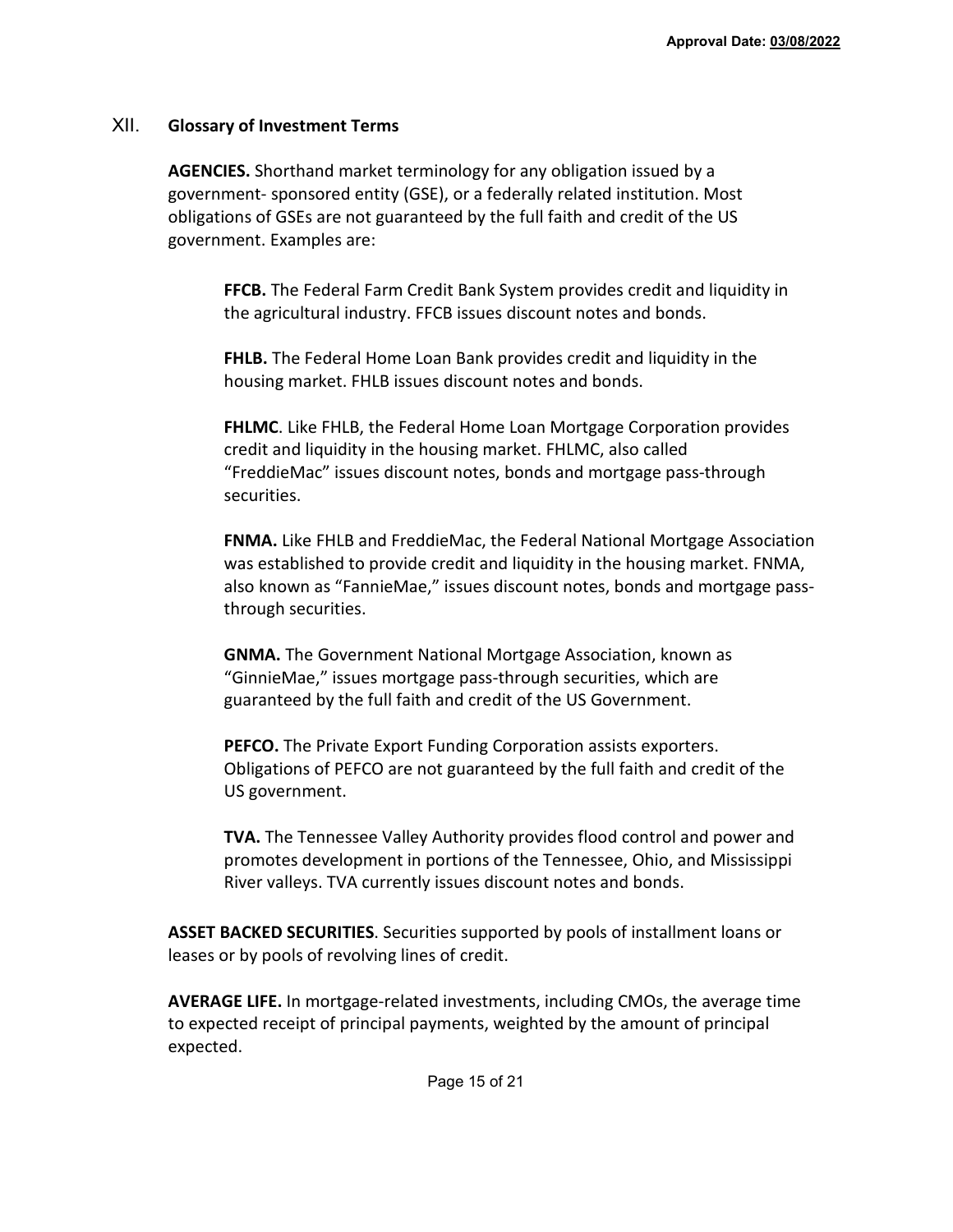**BANKER'S ACCEPTANCE**. A money market instrument created to facilitate international trade transactions. It is highly liquid and safe because the risk of the trade transaction is transferred to the bank which "accepts" the obligation to pay the investor.

**BENCHMARK.** A comparison security or portfolio. A performance benchmark is a partial market index, which reflects the mix of securities allowed under a specific investment policy.

**BROKER**. A broker brings buyers and sellers together for a transaction for which the broker receives a commission. A broker does not sell securities from his own position.

**CALLABLE**. A callable security gives the issuer the option to call it from the investor prior to its maturity. The main cause of a call is a decline in interest rates. If interest rates decline since an issuer issues securities, it will likely call its current securities and reissue them at a lower rate of interest. Callable securities have reinvestment risk as the investor may receive its principal back when interest rates are lower than when the investment was initially made.

**CERTIFICATE OF DEPOSIT (CD).** A time deposit with a specific maturity evidenced by a certificate. Large denomination CDs may be marketable.

**CERTIFICATE OF DEPOSIT ACCOUNT REGISTRY SYSTEM (CDARS).** A private placement service that allows local agencies to purchase more than \$250,000 in CDs from a single financial institution (must be a participating institution of CDARS) while still maintaining FDIC insurance coverage. CDARS is currently the only entity providing this service. CDARS facilitates the trading of deposits between the California institution and other participating institutions in amounts that are less than \$250,000 each, so that FDIC coverage is maintained.

**COLLATERAL.** Securities or cash pledged by a borrower to secure repayment of a loan or repurchase agreement. Also, securities pledged by a financial institution to secure deposits of public monies.

**COLLATERALIZED MORTGAGE OBLIGATIONS (CMO).** Classes of bonds that redistribute the cash flows of mortgage securities (and whole loans) to create securities that have different levels of prepayment risk, as compared to the underlying mortgage securities.

**COMMERCIAL PAPER.** The short-term unsecured debt of corporations. **COUPON**. The rate of return at which interest is paid on a bond.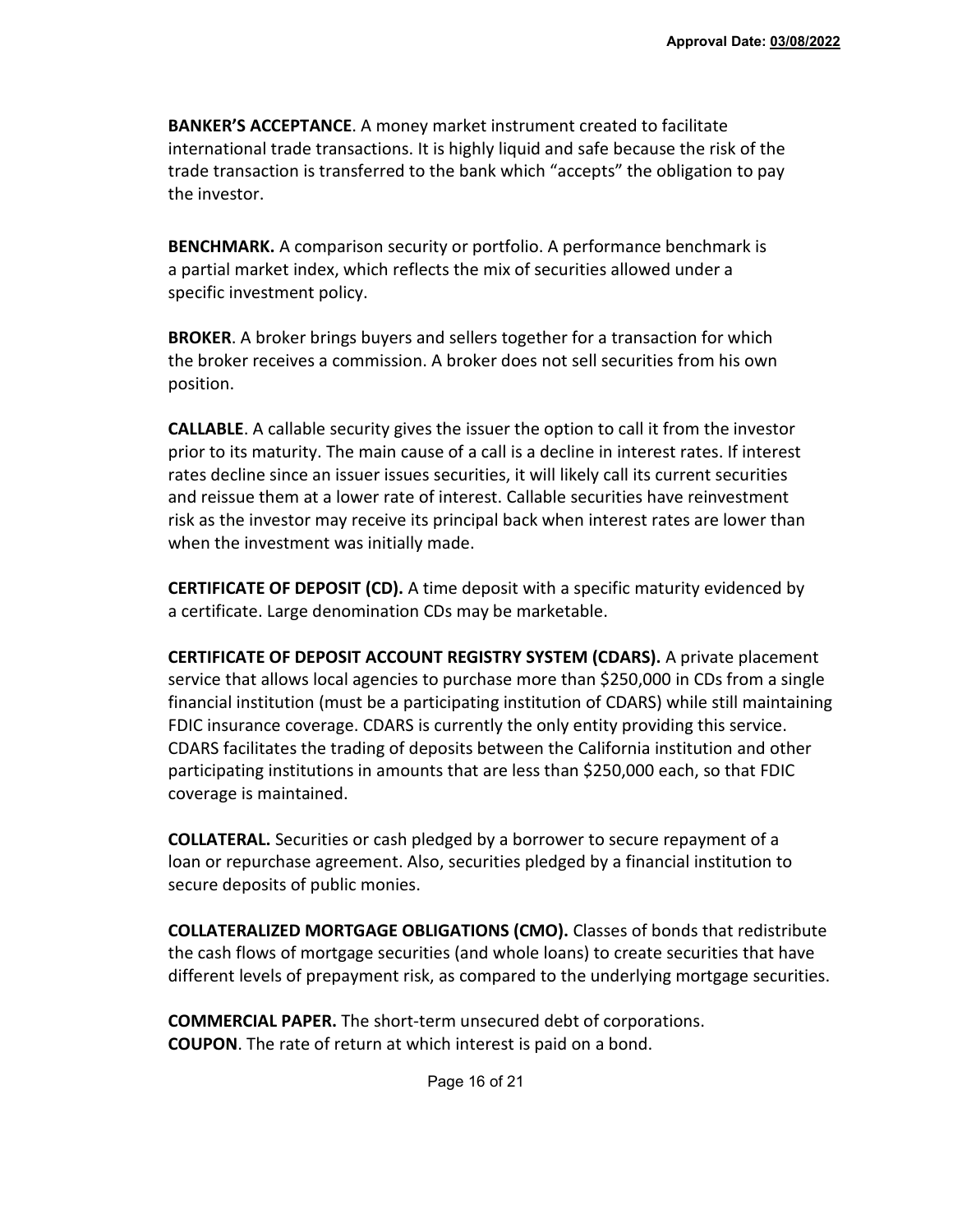**CREDIT RISK.** The risk that principal and/or interest on an investment will not be paid in a timely manner due to changes in the condition of the issuer.

**CURRENT YIELD.** The annual income from an investment divided by the current market value. Since the mathematical calculation relies on the current market value rather than the investor's cost, current yield is unrelated to the actual return the investor will earn if the security is held to maturity.

**DEALER.** A dealer acts as a principal in security transactions, selling securities from and buying securities for his own position.

**DEBENTURE**. A bond secured only by the general credit of the issuer.

**DELIVERY VS. PAYMENT (DVP)**. A securities industry procedure whereby payment for a security must be made at the time the security is delivered to the purchaser's agent.

**DERIVATIVE**. Any security that has principal and/or interest payments which are subject to uncertainty (but not for reasons of default or credit risk) as to timing and/or amount, or any security which represents a component of another security which hasbeen separated from other components ("Stripped" coupons and principal). A derivative is also defined as a financial instrument the value of which is totally or partially derived from the value of another instrument, interest rate, or index.

**DISCOUNT.** The difference between the par value of a bond and the cost of the bond, when the cost is below par. Some short-term securities, such as T-bills and banker's acceptances, are known as discount securities. They sell at a discount from par, and return the par value to the investor at maturity without additional interest. Other securities, which have fixed coupons, trade at a discount when the coupon rate is lower than the current market rate for securities of that maturity and/or quality.

**DIVERSIFICATION**. Dividing investment funds among a variety of investments to avoid excessive exposure to any one source of risk.

**DURATION.** The weighted average time to maturity of a bond where the weights are the present values of the future cash flows. Duration measures the price sensitivity of a bond to changes in interest rates. (See modified duration). **FEDERAL FUNDS RATE.** The rate of interest charged by banks for short-term loans to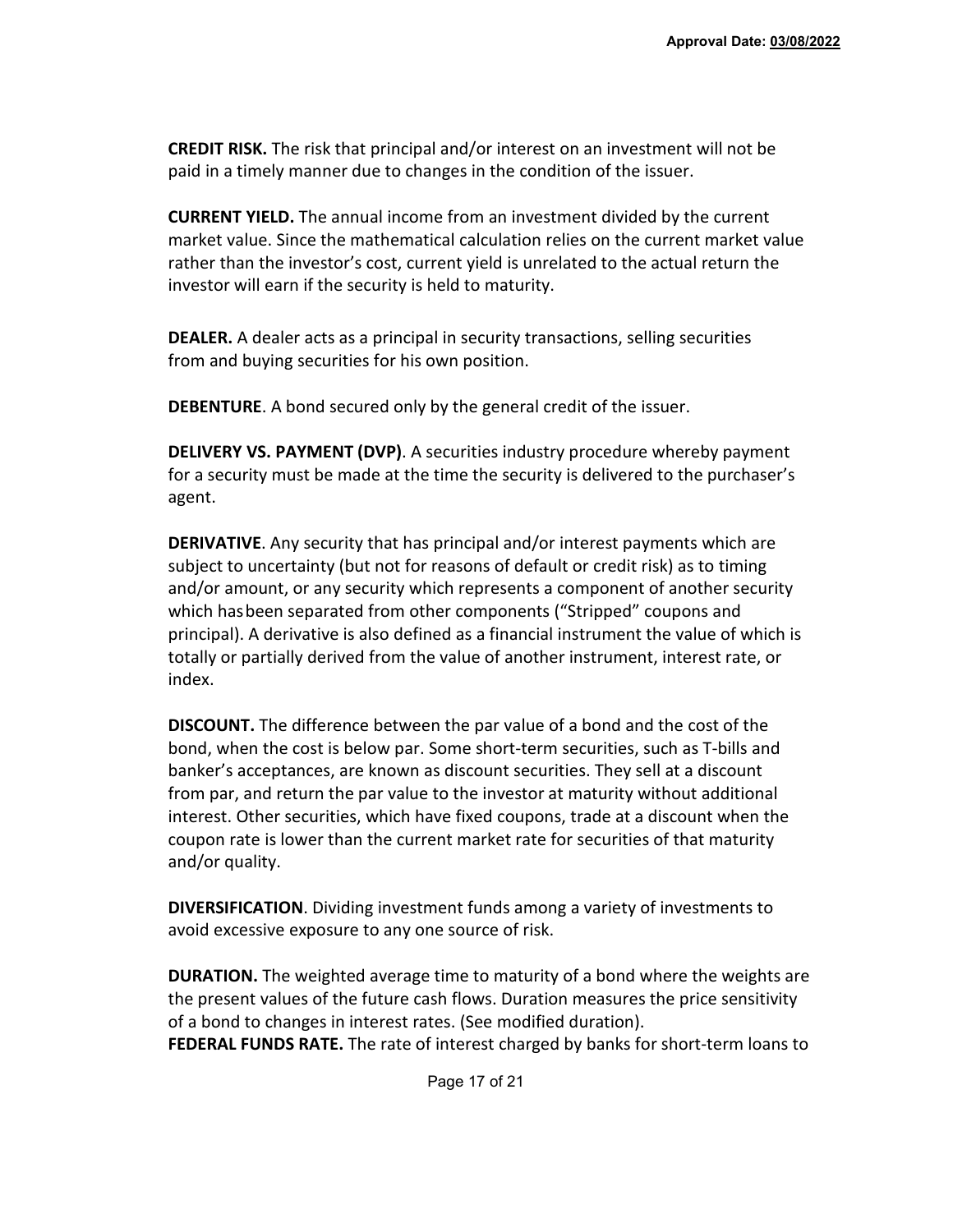other banks. The Federal Reserve Bank through open-market operations establishes it.

**FEDERAL OPEN MARKET COMMITTEE.** A committee of the Federal Reserve Board that establishes monetary policy and executes it through temporary and permanent changes to the supply of bank reserves.

**LEVERAGE**. Borrowing funds in order to invest in securities that have the potential to pay earnings at a rate higher than the cost of borrowing.

**LIQUIDITY.** The speed and ease with which an asset can be converted to cash.

**LOCAL AGENCY INVESTMENT FUND (LAIF).** A voluntary investment fund open to government entities and certain non-profit organizations in California that is managed by the State Treasurer's Office.

**LOCAL GOVERNMENT INVESTMENT POOL**. Investment pools that range from the State Treasurer's Office Local Agency Investment Fund (LAIF) to county pools, to Joint Powers Authorities (JPAs). These funds are not subject to the same SEC rules applicable to money market mutual funds.

**MAKE WHOLE CALL.** A type of call provision on a bond that allows the issuer to pay off the remaining debt early. Unlike a call option, with a make whole call provision, the issuer makes a lump sum payment that equals the net present value (NPV) of future coupon payments that will not be paid because of the call. With this type of call, an investor is compensated, or "made whole."

**MARGIN.** The difference between the market value of a security and the loan a broker makes using that security as collateral.

**MARKET RISK.** The risk that the value of securities will fluctuate with changes in overall market conditions or interest rates.

**MARKET VALUE**. The price at which a security can be traded.

**MARKING TO MARKET.** The process of posting current market values for securities in a portfolio.

**MATURITY.** The final date upon which the principal of a security becomes due and payable.

Page 18 of 21 **MEDIUM TERM NOTES.** Unsecured, investment-grade senior debt securities of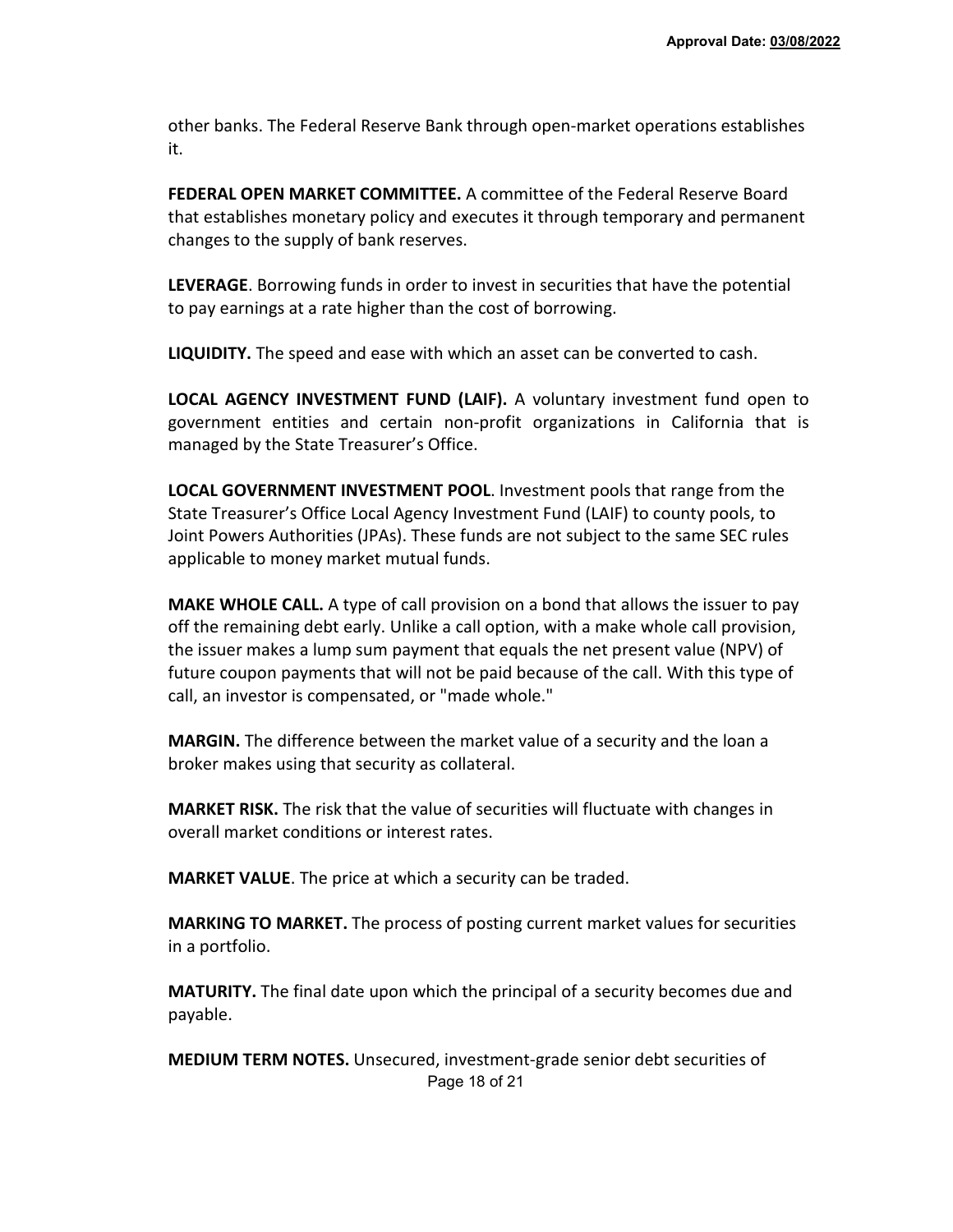major corporations which are sold in relatively small amounts on either a continuous or an intermittent basis. MTNs are highly flexible debt instruments that can be structured to respond to market opportunities or to investor preferences.

**MODIFIED DURATION.** The percent change in price for a 100 basis point change in yields. Modified duration is the best single measure of a portfolio's or security's exposure to market risk.

**MONEY MARKET**. The market in which short-term debt instruments (T-bills, discount notes, commercial paper, and banker's acceptances) are issued and traded.

**MORTGAGE PASS-THROUGH SECURITIES**. A securitized participation in the interest and principal cash flows from a specified pool of mortgages. Principal and interest payments made on the mortgages are passed through to the holder of the security.

**MUNICIPAL SECURITIES.** Securities issued by state and local agencies to finance capital and operating expenses.

**MUTUAL FUND.** An entity which pools the funds of investors and invests those funds in a set of securities which is specifically defined in the fund's prospectus. Mutual funds can be invested in various types of domestic and/or international stocks, bonds, and money market instruments, as set forth in the individual fund's prospectus. For most large, institutional investors, the costs associated with investing in mutual funds are higher than the investor can obtain through an individually managed portfolio.

#### **NATIONALLY RECOGNIZED STATISTICAL RATING ORGANIZATION**

**(NRSRO).** A credit rating agency that the Securities and Exchange Commission in the United States uses for regulatory purposes. Credit rating agencies provide assessments of an investment's risk. The issuers of investments, especially debt securities, pay credit rating agencies to provide them with ratings. The three most prominent NRSROs are Fitch, S&P, and Moody's.

**NEGOTIABLE CD.** A short-term debt instrument that pays interest and is issued by a bank, savings or federal association, state or federal credit union, or statelicensed branch of a foreign bank. Negotiable CDs are traded in a secondary market and are payable upon order to the bearer or initial depositor (investor).

**PREMIUM.** The difference between the par value of a bond and the cost of the bond, when the cost is above par.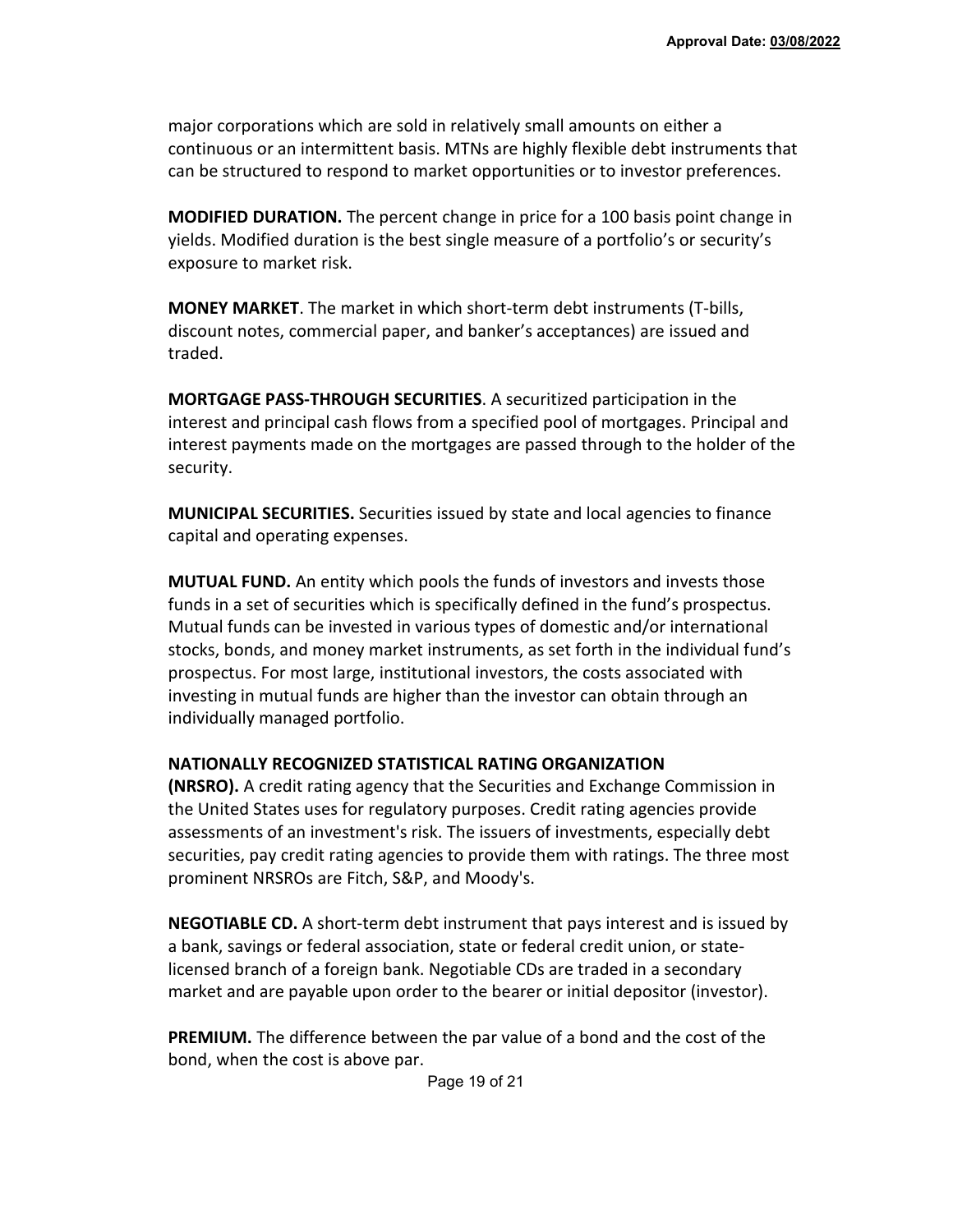**PREPAYMENT SPEED.** A measure of how quickly principal is repaid to investors in mortgage securities.

**PREPAYMENT WINDOW.** The time period over which principal repayments will be received on mortgage securities at a specified prepayment speed.

**PRIMARY DEALER.** A financial institution (1) that is a trading counterparty with the Federal Reserve in its execution of market operations to carry out U.S. monetary policy, and (2) that participates for statistical reporting purposes in compiling data on activity in the U.S. Government securities market.

**PRUDENT PERSON (PRUDENT INVESTOR) RULE.** A standard of responsibility which applies to fiduciaries. In California, the rule is stated as "Investments shall be managed with the care, skill, prudence and diligence, under the circumstances then prevailing, that a prudent person, acting in a like capacity and familiar with such matters, would use in the conduct of an enterprise of like character and with like aims to accomplish similar purposes."

**REALIZED YIELD.** The change in value of the portfolio due to interest received and interest earned and realized gains and losses. It does not give effect to changes in market value on securities, which have not been sold from the portfolio.

**REGIONAL DEALER.** A financial intermediary that buys and sells securities for the benefit of its customers without maintaining substantial inventories of securities and that is not a primary dealer.

**REPURCHASE AGREEMENT.** Short-term purchases of securities with a simultaneous agreement to sell the securities back at a higher price. From the seller's point of view, the same transaction is a reverse repurchase agreement.

**SAFEKEEPING.** A service to bank customers whereby securities are held by the bank in the customer's name.

**STRUCTURED NOTE.** A complex, fixed income instrument, which pays interest, based on a formula tied to other interest rates, commodities or indices. Examples include inverse floating rate notes which have coupons that increase when other interest rates are falling, and which fall when other interest rates are rising, and "dual index floaters," which pay interest based on the relationship between two other interest rates - for example, the yield on the ten-year Treasury note minus the Libor rate. Issuers of such notes lock in a reduced cost of borrowing by purchasing interest rate swap agreements.

Page 20 of 21